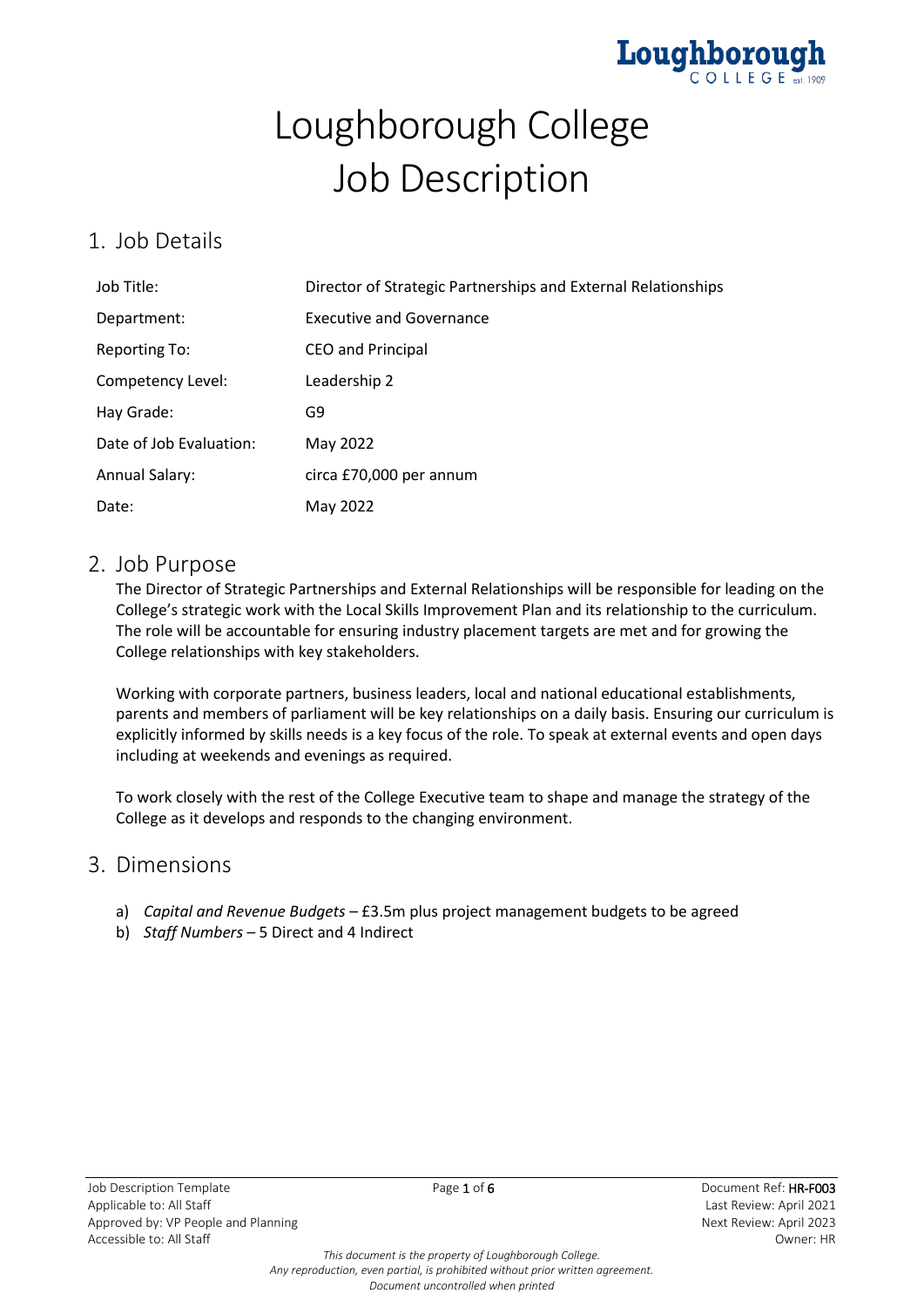

# 4. Organisation chart



## 5. Diversity and Inclusion

Loughborough College is committed to operating with Fairness, Respect, Equality, Diversity, Inclusion and Engagement at the heart of its organisation.

F – Fairness – All stakeholders to be treated fairly, consistently and equally within Loughborough College and any place associated with Loughborough College by ensuring everyone has a voice and will be listened to.

R -Respect – All stakeholders will be treated with mutual respect and decency throughout their time at Loughborough College.

E – Equality – All stakeholders will be given the same opportunities throughout their time at Loughborough College. They will be treated, and are expected to treat others with the same values and behaviours in every aspect of Equality the college works towards.

D – Diversity – Loughborough College will work towards being a diverse College by ensuring all people are represented and have role models to aspire to. A diverse College will ensure better success in learning outcomes and workplace satisfaction.

I – Inclusion – Loughborough College will create an environment that is truly inclusive by celebrating everyone's individuality and ensuring everyone is protected and safe to be their full selves.

E – Engagement – Loughborough College will ensure a more diverse and engaged workforce, student population and other stakeholders' relationship by ensuring effective communication, representation, feedback and collaborate working of all groups, at all levels.

*This document is the property of Loughborough College. Any reproduction, even partial, is prohibited without prior written agreement. Document uncontrolled when printed*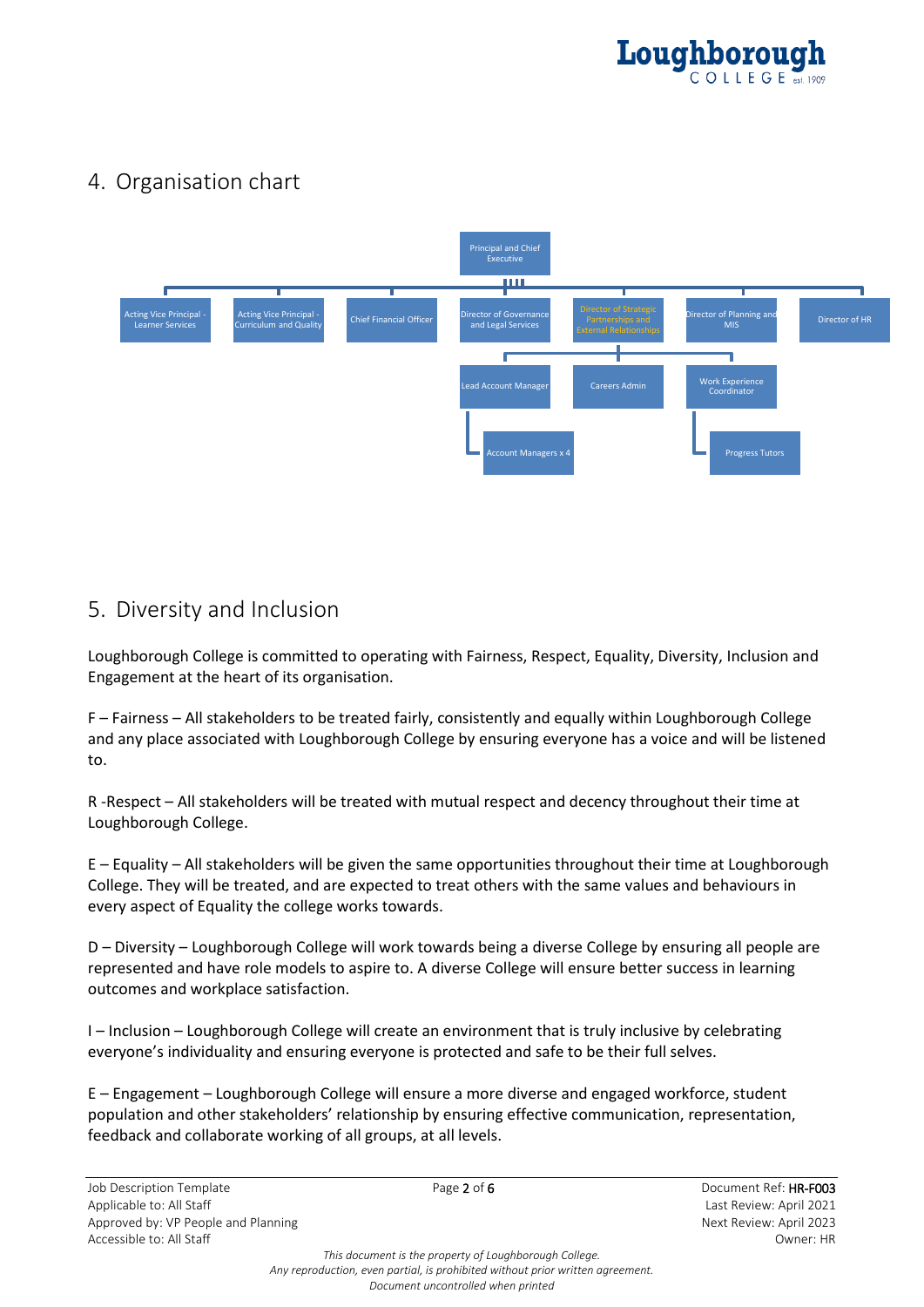

# 6. Key Responsibilities

- Build and enhance external relationships with key stakeholders including employers, blue chip companies, industry bodies, local and national educational establishments and members of parliament.
- Have a high level of influencing capability and the ability to balance competing interests and manage multiple stakeholders with complex and competing objectives
- Identify and prioritise partners based on strategic fit and growth opportunity.
- Manage contract development and negotiations to secure mutually beneficial arrangements that provide an opportunity for long-term growth
- Assess viability of partnerships and support with engaging new partners and renegotiations with existing partners
- Build relationships with local, regional and international partners, funders, regulatory bodies and policy makers
- Provide leadership, ownership and accountability for direct reports ensuring that best practice is adopted and continually improved upon.
- Budget management to ensure that financial performance targets are achieved
- Ensure curriculum is explicitly informed by skills and translate policy into action
- Key lead on Local Skills Improvement Plan
- Accountable for learner placements and apprenticeship growth
- Engage with employers to identify skills needs and liaise with curriculum to address those needs
- Work closely with the other members of the Executive team to drive the College strategy
- Provide effective leadership, management, appraisal and professional development of reporting managers
- To provide regular reports and robust advice to Executive team members and to the Board as required
- Deputise for the Principal & Chief Executive as required
- Any other duties appropriate to this level of post as required.

#### Core Responsibilities

- To promote the College's vision, mission and strategic objectives and to promote the values and behaviours which underpin them at all times.
- To act as an ambassador for the college in dealings with all external agencies (other colleges, funding bodies, suppliers, learners, parents and employers) and to maintain the highest standards of professional conduct.
- To promote Loughborough College and its subsidiaries as the first choice destination for students, employers and staff alike.
- To proactively promote equality of opportunity in all aspects of the work role and to assist in the leadership and management of compliance to the agreed Health & Safety policy and practice.
- To promote a positive approach to security and discipline within the College community.
- 7. Key Result Areas

**Action Employer Engagement and relationship building Budget achievement Staff engagement**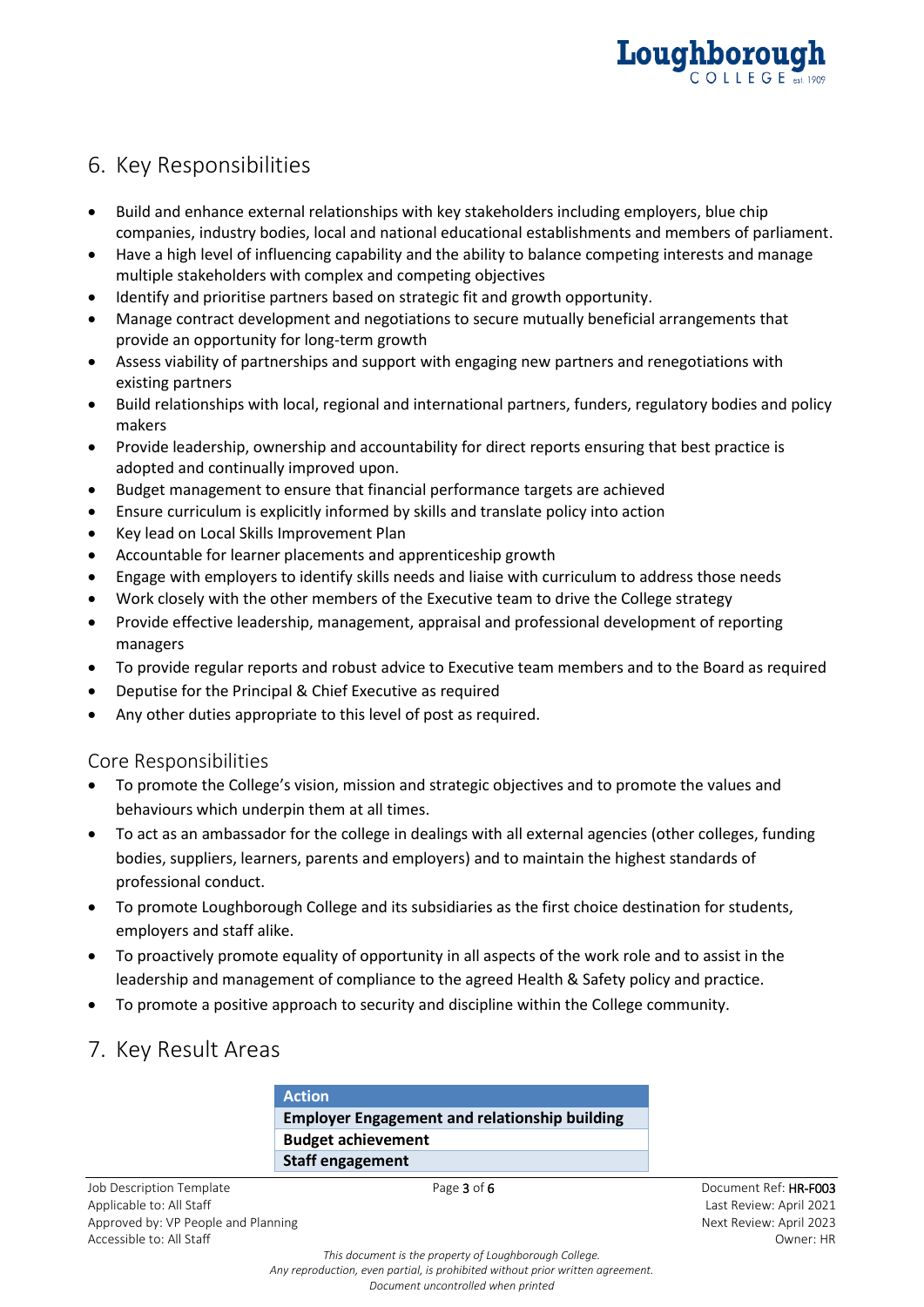

**Delivery of projects**

# 8. Key Working Relationships and Communications

**Internal:** All Departments and staff. Loughborough College Corporation

**External:** Employers, Partners, Local authority

## 9. Scope for Impact

- As per key result areas
- Strategy and direction for direct reports

## 10. Competency profile

The following profile is a description of the required competencies of the role:

| <b>Working with Excellent People</b>                                                                                                                                                                                                                                                                                                                                         | <b>Responsiveness</b>                                                                                                                                                                                                                                                                                                                                                                                                                                                                                                                                                                                                                                                |
|------------------------------------------------------------------------------------------------------------------------------------------------------------------------------------------------------------------------------------------------------------------------------------------------------------------------------------------------------------------------------|----------------------------------------------------------------------------------------------------------------------------------------------------------------------------------------------------------------------------------------------------------------------------------------------------------------------------------------------------------------------------------------------------------------------------------------------------------------------------------------------------------------------------------------------------------------------------------------------------------------------------------------------------------------------|
| Inspires people to reach great heights of<br>performance and success through leadership<br>considering the FREDIE values. Builds and leads<br>effective teams; leverages strengths; promotes<br>and enables effective cross departmental<br>working. Communicates with impact and<br>sophistication; adapts style and uses varied<br>media to meet different audience needs. | Champions and drives through change strategically.<br>Leads team through change with flexibility and<br>pace. Leads a team or department which embraces<br>innovation and continuously improves<br>performance. Sees the bigger picture for the College<br>and sets agenda for team or department<br>accordingly. Creates an effective structure for<br>problem solving in team; develops problem solving<br>capability in team. Makes well-judged decisions<br>where there is difficulty or ambiguity; develops<br>decision making capability in team. Manages people<br>and projects effectively and consistently delivers<br>high quality, on time and to budget. |
| <b>Ensuring Financial Sustainability</b>                                                                                                                                                                                                                                                                                                                                     | <b>Self-Awareness</b>                                                                                                                                                                                                                                                                                                                                                                                                                                                                                                                                                                                                                                                |
| Makes high quality finance and resourcing<br>decisions which add value and focus on the<br>financial sustainability of the College.<br>Demonstrates commercial awareness in own<br>work; uses basic business metrics to ensure this.                                                                                                                                         | Maintains a healthy and safe environment for<br>College people and visitors. Swiftly implements<br>changes to keep up with legislation and best<br>practice. Creates a culture which values diversity<br>and prioritises equality and inclusion. Demonstrates<br>social awareness; manages relationships; influences<br>people and events. Is widely regarded as<br>empathetic.                                                                                                                                                                                                                                                                                      |
| <b>Delivering Excellent Quality</b>                                                                                                                                                                                                                                                                                                                                          |                                                                                                                                                                                                                                                                                                                                                                                                                                                                                                                                                                                                                                                                      |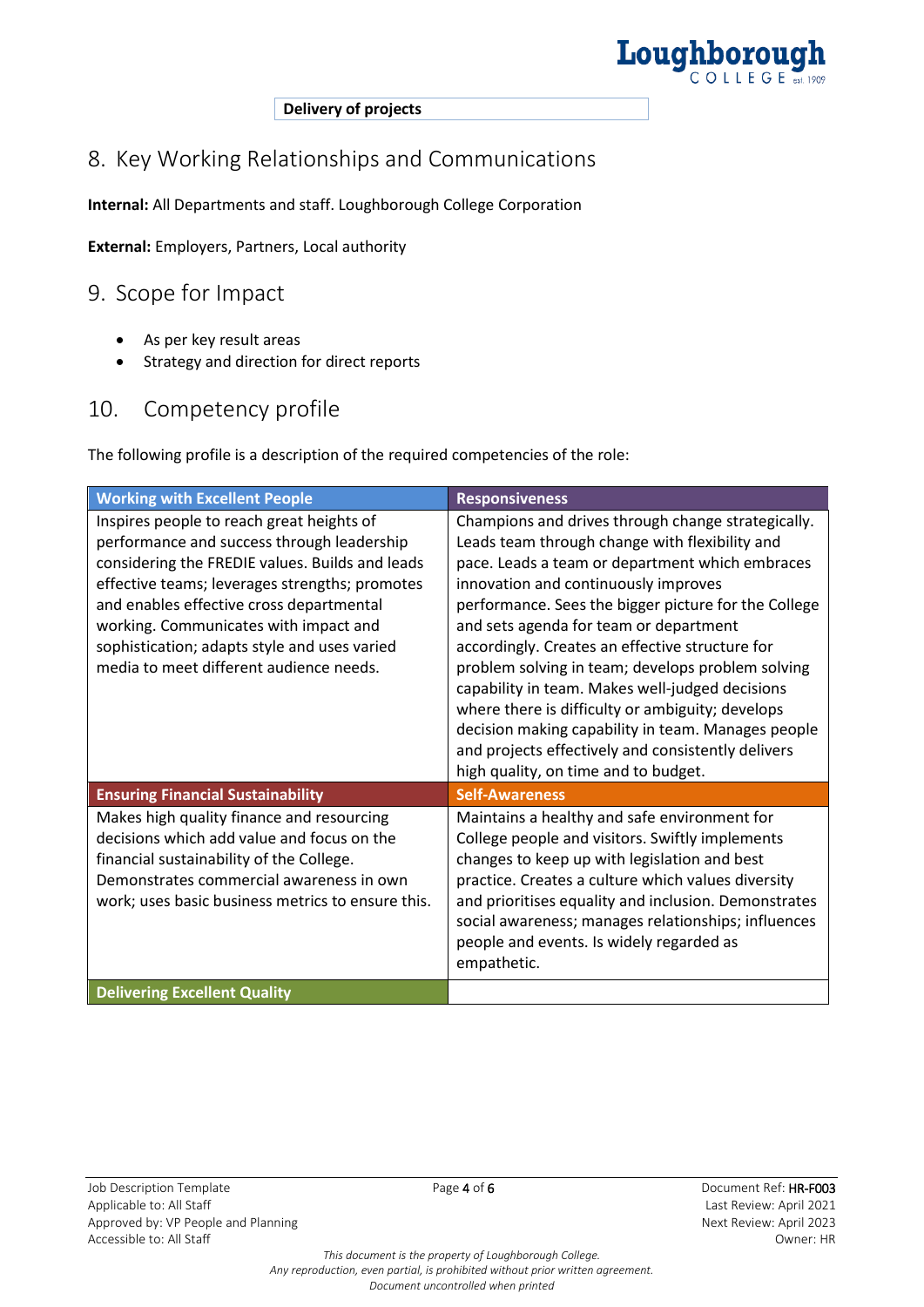

Uses understanding of current and future needs of customers to help shape the future strategy of the College. Credibly represents the College by demonstrating a superior knowledge of subject area - current and related topics. Realises the potential of individuals, teams and the College by creating a high performance culture and continuous improvement. Understands the importance of appraising and evaluating results of online searches and be a critical user of digital technologies.

# 11. Knowledge, Skills and Experience (Person Specification)

| <b>QUALIFICATIONS</b> |                                                                                                                                                    | <b>ESSENTIAL</b> | <b>DESIRABLE</b> | <b>HOW ASSESSED</b>          |
|-----------------------|----------------------------------------------------------------------------------------------------------------------------------------------------|------------------|------------------|------------------------------|
| 1.                    | Possess qualifications in Maths and English Levels 4-9<br>(GCSE grades A-C) or equivalent                                                          |                  |                  | Application/<br>Interview    |
| 2.                    | A degree (or equivalent level professional<br>qualification)                                                                                       |                  |                  | Application/<br>Certificates |
| 3.                    | Project management qualification or equivalent<br>experience                                                                                       |                  |                  | Application/<br>Certificates |
|                       | <b>EXPERIENCE</b>                                                                                                                                  |                  |                  |                              |
| 4.                    | A successful track record of leading and managing<br>change at a senior level in an organisation                                                   | $\bullet$        |                  | Application                  |
| 5.                    | Previous experience of successfully leading a<br>business development/commercial function                                                          | $\bullet$        |                  | Application/<br>Interview    |
| 6.                    | Previous experience of successful client/account<br>management                                                                                     |                  |                  | Application/<br>Interview    |
| 7.                    | Previous experience of development of digital skills                                                                                               |                  |                  | Application                  |
| 8.                    | Successfully building, leading and inspiring teams<br>and individuals                                                                              | $\bullet$        |                  | Interview                    |
|                       | <b>SKILLS &amp; KNOWLEDGE</b>                                                                                                                      |                  |                  |                              |
| 9.                    | Detail oriented whilst seeing the big picture                                                                                                      |                  |                  | Application/<br>Interview    |
| 10.                   | Excellent knowledge of the FE and HE sectors and<br>the wider educational issues and policy that would<br>impact on the development of the College |                  |                  | Interview                    |
| 11.                   | High levels of Literacy, Numeracy and IT skills and<br>the ability to apply them effectively                                                       | $\bullet$        |                  | Interview                    |
| 12.                   | Excellent communication and interpersonal skills                                                                                                   | $\bullet$        |                  | Interview                    |
| 13.                   | Demonstrate your understanding of diversity and<br>inclusion                                                                                       |                  |                  | Application/<br>Interview    |
|                       | <b>BEHAVIOURS</b>                                                                                                                                  |                  |                  |                              |
| 14.                   | Able to work effectively as a member of Executive<br>team                                                                                          |                  |                  | Interview                    |
| 15.                   | Able to plan and organise to meet deadlines and<br>targets                                                                                         | $\bullet$        |                  | Interview                    |

*This document is the property of Loughborough College. Any reproduction, even partial, is prohibited without prior written agreement. Document uncontrolled when printed*